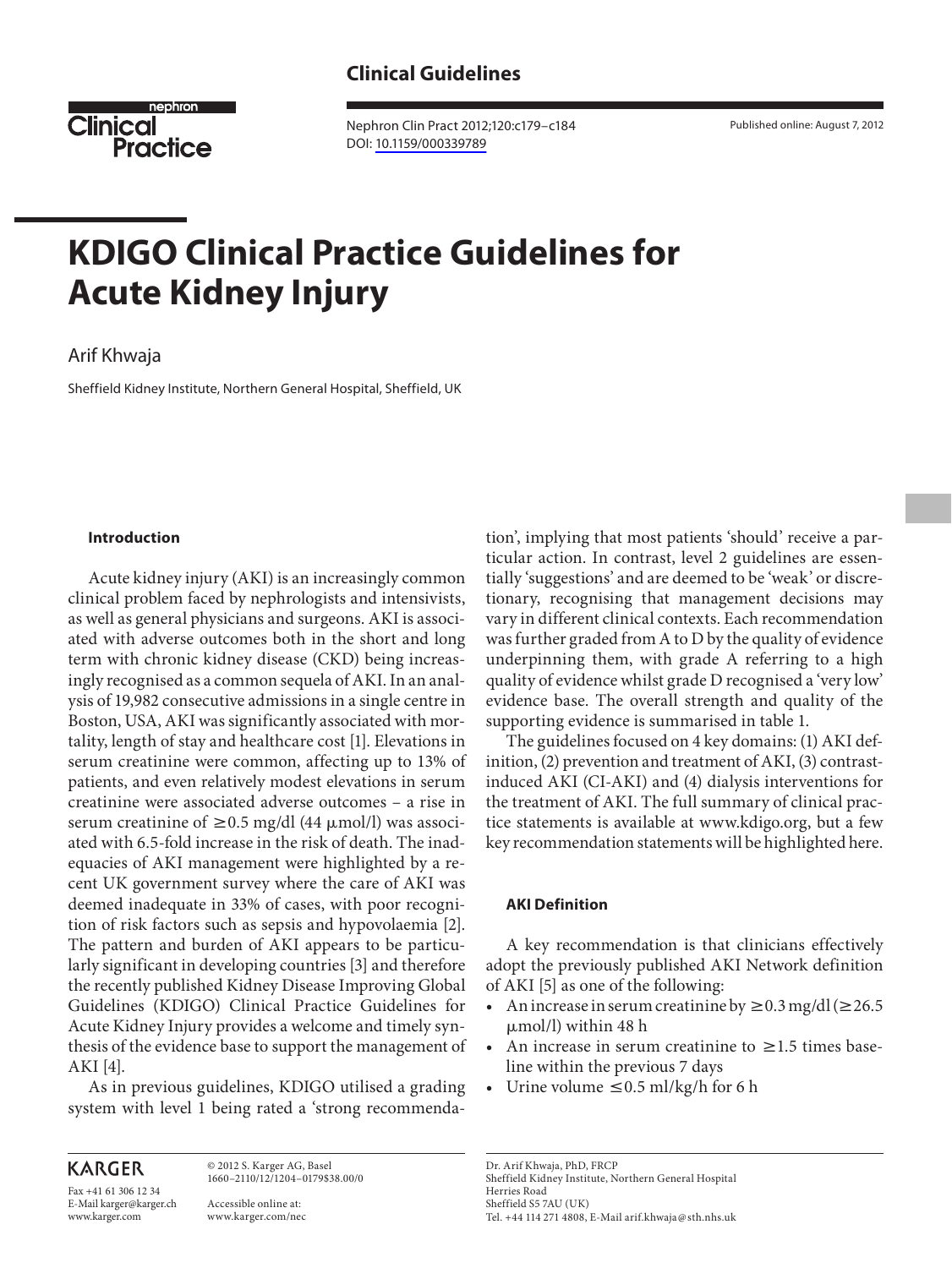**Table 1.** Summary of evidence level and strength of KDIGO recommendations

| Quality of supporting evidence Level 1 |                                                       | Level 2                                              | Not graded                  |
|----------------------------------------|-------------------------------------------------------|------------------------------------------------------|-----------------------------|
| А<br>B                                 | $9(14.8\%)$<br>$10(16.4\%)$<br>$3(4.9\%)$<br>$0(0\%)$ | $2(3.3\%)$<br>$10(16.4\%)$<br>20 (32.8%)<br>7(11.5%) | 26 statements not<br>graded |

| <b>Table 2.</b> Proposed KDIGO staging of AKI |  |  |  |
|-----------------------------------------------|--|--|--|
|-----------------------------------------------|--|--|--|

| Stage | Serum creatinine                                                                                                                                                                                     | Urine output                                                   |
|-------|------------------------------------------------------------------------------------------------------------------------------------------------------------------------------------------------------|----------------------------------------------------------------|
| 1     | 1.5–1.9 times baseline<br>0r<br>$\geq$ 0.3 mg/dl ( $\geq$ 26.5 µmol/l) increase                                                                                                                      | $< 0.5$ ml/kg/h for 6-12 h                                     |
| 2     | $2.0 - 2.9$ times baseline                                                                                                                                                                           | $<$ 0.5 ml/kg/h for $\geq$ 12 h                                |
| 3     | 3 times baseline<br>$\alpha$ r<br>$\geq$ 4.0 mg/dl ( $\geq$ 353.6 µmol/l) increase<br>or<br>initiation of RRT<br>or<br>in patients <18 years a decrease in eGFR<br>$<$ 35 ml/min/1.73 m <sup>2</sup> | <0.3 ml/kg/h for $\geq$ 24 h<br>$\alpha$<br>anuria $\geq$ 12 h |

 Furthermore, KDIGO suggests that AKI should be staged according to severity as outlined in table 2. The rationale for the staging system comes from a plethora of studies showing that the risk of death and renal replacement therapy (RRT) increases with each stage [6-8]. Furthermore, evidence suggesting patients in whom AKI resolves are at increased risk of death, CKD and cardiovascular disease [9, 10] has prompted KDIGO to make an ungraded suggestion that all those with resolved AKI should be considered to be at increased risk of CKD and be managed as per the KDOQI guidelines for individuals at risk of CKD. Other recommendations include stratifying patients for risk of AKI and monitoring serum creatinine at urine output in those at risk as well as those with established AKI.

 The limitations of any classification system based on serum creatinine in patients who are likely to be catabolic and not in steady state are recognised by the guidelines. Furthermore, the effects of age and pre-existing sarcopenia on the accuracy of the classification system are not clearly discussed, but they are likely to impact on the accuracy of any creatinine-based classification system. Clearly knowing the baseline serum creatinine is essential in utilising the classification system as AKI often begins before patients are admitted to hospital, and for many patients there is no record of baseline kidney function. Controversially, the guidelines suggest that patients should be assumed to have a baseline eGFR of 75 ml/min/1.73  $m^2$  in cases where there is no history of CKD and baseline kidney function is unknown. Although this approach has been validated in AKI epidemiology studies in clinical settings, many clinicians may be reluctant to make such assumptions and there is an inherent risk that many patients would be inappropriately labeled as having AKI without any outcome data to show that such labeling will improve patient outcomes. Similarly, the use of urine output as a diagnostic criterion is less well established. However, until the use of biomarkers such as N-Gal and Kim-1 can be conclusively shown to improve patient outcomes in AKI (rather than facilitate earlier diagnosis), the clinical reality is that serum creatinine combined with urine output will remain the cornerstone for diagnosing AKI.

 There is no doubt that standardising the definition and staging of AKI provides a clear framework for studying outcomes in both epidemiological and clinical research. However, the definition and staging of AKI is ungraded – reflecting the fact that it cannot be subjected to systemic review. The KDIGO work group argued that ungraded statements 'should not be viewed as weaker than graded recommendations'. However, the bedside utility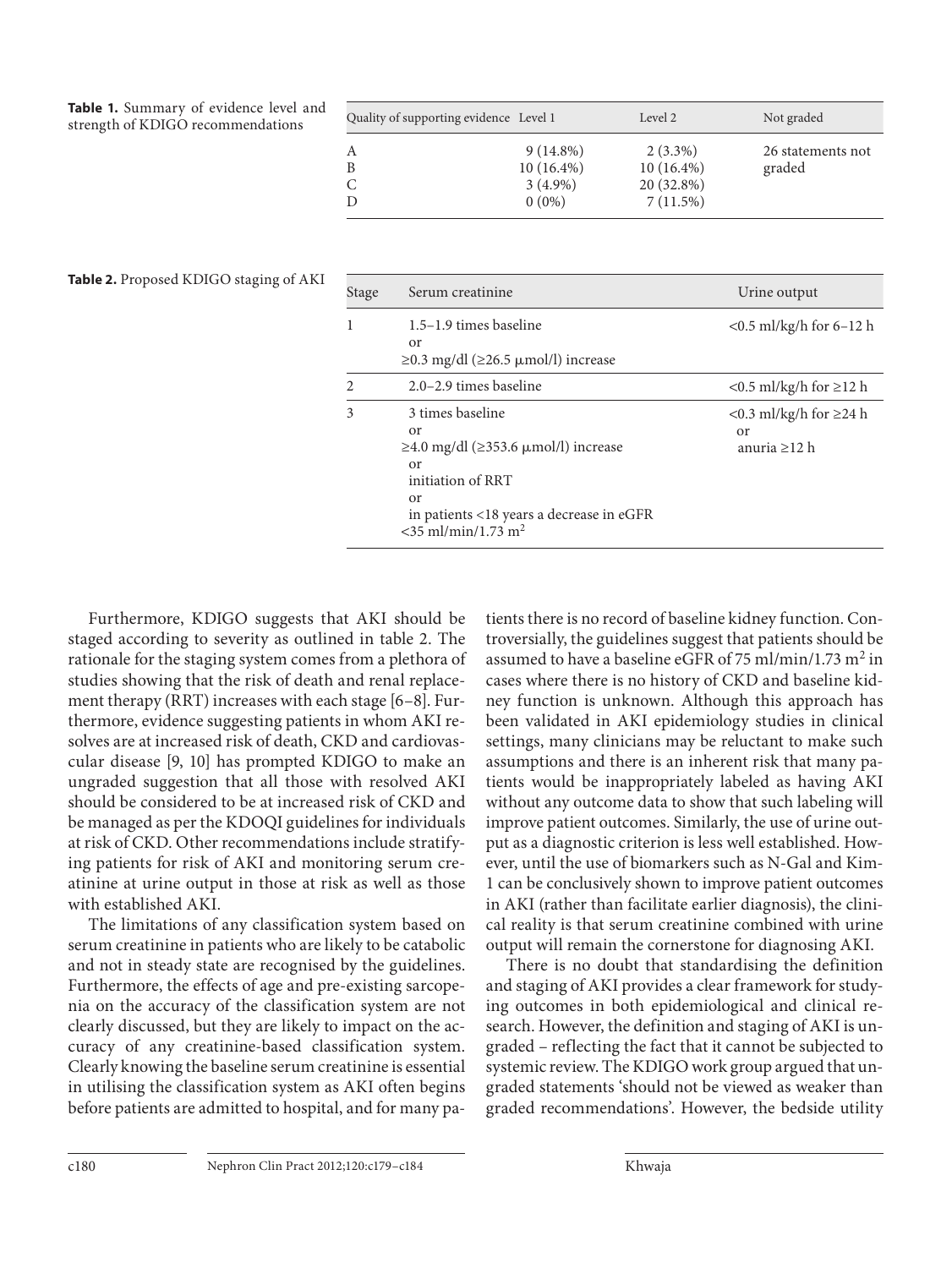of the proposed classification and staging may be questioned by many 'real world' practicing clinicians who would view such statements as being opinion-based rather than evidence-based. In particular, it is not clear how staging will alter immediate management and outcomes.

 Furthermore, whilst a recommendation is made to treat those with resolved AKI as being at increased risk of CKD, no specific guidance is given on the nature or frequency of such monitoring, nor is there any data to show the cost-effectiveness of such a strategy.

# **Prevention and Treatment of AKI**

 A total of 25 practice statements are made in this section, many of which seem eminently sensible, such as the 'use of vasopressors in conjunction with fluids in patients with vasomotor shock' (level 1C). Importantly, the guidelines critically review the evidence for a number of agents which have been evaluated in the prevention and treatment of AKI, all of which have failed to show any consistent benefit including dopamine (level 1A), fenoldopam (a pure dopamine type-1 receptor agonist without  $\alpha$ - and -adrenergic stimulation; level 2C), atrial natriuretic peptide (level 2C), insulin-like growth factor-1 (level 1B) and diuretics (level 1B). There is no role for any of these agents in the management of AKI though the guidelines acknowledge that diuretics may be useful in the management of volume overload.

 A number of other recommendations are made including:

- The use of isotonic crystalloids rather than colloids for volume expansion (level 2B), based on randomised controlled trials such as Saline versus Albumin Fluid Evaluation comparing albumin with isotonic saline in an intensive care setting, which found no difference in outcomes [11]. Furthermore, a recent meta-analysis showed certain preparations of colloids such as hyperoncotic starch are actually associated with AKI [12] .
- Insulin therapy to target plasma glucose of 110–149 mg/dl (6.1–8.3 mmol/l; level 2C). This may be a somewhat controversial recommendation as these thresholds have not been examined in a randomised controlled trial and the risks of hypoglycaemia are significant with a meta-analysis of intensive insulin therapy trials showing an increased risk of death in those with hypoglycaemia [13].
- Avoiding aminoglycosides (level 2A) if possible and using single-daily dosing (level 2B) with therapeutic drug monitoring (level 1A).
- Using liposomal amphotericin or azoles and/or echinocandins for fungal and parasitic infections (level 2A).
- Avoiding the use of oral or intravenous N-acetylcysteine (NAC) for the prevention of postsurgical AKI (level 1A).

### **Contrast-Induced Acute Kidney Injury**

 The incidence of CI-AKI has been reported to be around 10.5% [14], with mortality as high as 35% in those who require dialysis [15]. Clearly it is difficult to tease out the role of confounding variables, but the CI-AKI remains a pressing clinical problem.

 A number of recommendations are made by KDIGO including:

- Assess risk for CI-AKI and screen for kidney disease in those who require iodinated contrast, which may be achieved by point-of-care creatinine testing or by questionnaire-based risk assessment for factors such as diabetes, cardiovascular disease and CKD (not graded).
- Avoid/minimise contrast if possible in those at risk of CI-AKI (not graded) and use iso-osmolar or low-osmolar contrast in those with increased risk (level 1B). In the head-to-head comparisons of iso-osmolar versus low-osmolar contrast, no definitive differences in incidence of CI-AKI were found.
- Use of intravenous saline or sodium bicarbonate in those at risk of CI-AKI (level 1A). A comprehensive review of 23 studies comparing bicarbonate to saline found no clear evidence that bicarbonate was superior to saline [16].
- Use of oral NAC with fluids in those at risk (level 2D).
- No role for oral fluids alone (level 1C).
- No role for haemodialysis/haemofiltration for contrast removal in those with increased risk of CI-AKI (level 2C).

 It is worth pointing out that despite the recommendation for intravenous fluid loading rather than oral fluid loading, there is little head-to-head comparison between the two approaches. The volume of fluid ingested appears to be an important predictor of CI-AKI and a recent study of oral versus intravenous fluids found no difference in CI-AKI in mild CKD [17, 18]. Given the expense of intravenous therapy for all at risk of CI-AKI, the use of oral fluid loading may be justified in those 'well' outpatients with mild CKD.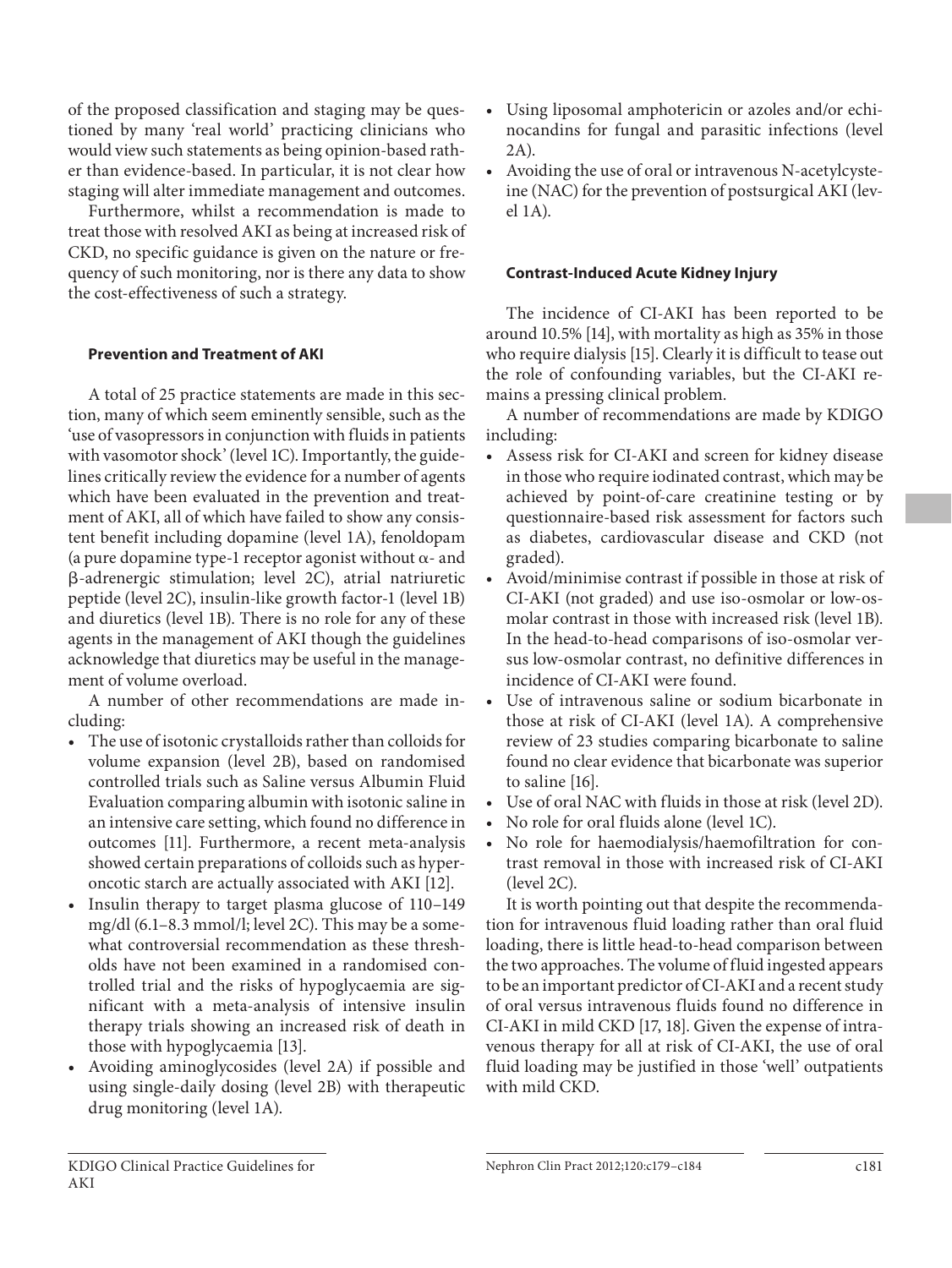**Table 3.** Key recommendations for dialysis interventions for treatment of AKI

| Recommendation                                                                                                                                                                                              | Evidence level |
|-------------------------------------------------------------------------------------------------------------------------------------------------------------------------------------------------------------|----------------|
| Anticoagulation                                                                                                                                                                                             |                |
| Use anticoagulation in RRT as long as no impaired coagulation/bleeding risk                                                                                                                                 | 1B             |
| Unfractionated or low-molecular-weight heparin for intermittent RRT                                                                                                                                         | 1 <sup>C</sup> |
| Regional citrate preferred for CRRT                                                                                                                                                                         | 2B             |
| Unfractionated or low-molecular-weight heparin in CRRT in those with contraindication to citrate; no role for<br>prostacyclins                                                                              | 2C             |
| Regional citrate in CRRT for those with at increased bleeding risk - avoid regional heparinisation                                                                                                          | 2C             |
| Stop all heparin and use direct thrombin inhibitors (argatroban) or factor Xa inhibitors (danaparoid or<br>fondaparinux) in heparin-induced thrombocytopenia - argatroban preferred if severe liver failure | 1A             |
| Access<br>Choice of vein as follows:<br>Right Jugular<br>(1)<br>Femoral<br>(2)<br>Left jugular<br>(3)<br>Subclavian - dominant side                                                                         | ungraded       |
| Ultrasound-guided insertion                                                                                                                                                                                 | 1A             |
| No use for topical antibiotics or antibiotic locks                                                                                                                                                          | 2C             |
| Modality<br>CRRT preferred to intermittent haemodialysis for those with:<br>(1) Cardiovascular instability<br>Acute brain injury or cerebral oedema or<br>(2)<br>raised intracranial pressure               | 2B             |
| <b>Buffer</b><br>Use of bicarbonate rather than lactate as a buffer in those with associated circulatory shock/liver failure/lactic acidosis                                                                | $1B-2B$        |
| Dose                                                                                                                                                                                                        |                |
| Kt/V of 3.9 per week for those on intermittent or extended RRT                                                                                                                                              | 1A             |
| Effluent volume of 20–25 ml/kg/h for CRRT                                                                                                                                                                   | 1A             |

 Concerning NAC, the guidelines recognise that there is significant heterogeneity in the data and the effects appear modest, but support its use on the grounds that it is a cheap and safe intervention. It is worth noting that the oral bioavailability of NAC may be less than 10% and interpretation of its effects in CI-AKI may be confounded by the action of NAC on tubular secretion of creatinine.

 Finally, there is conflicting data regarding the value of prophylactic haemodialysis/haemofiltration on CI-AKI, which is reflected in the level 2C grading of the guideline  $[19-21]$ .

## **Dialysis Interventions for the Treatment of AKI**

 This section of the guidelines covers a variety of issues including initiation and withdrawal of RRT, anticoagulation, vascular access, membrane use, modality and dose of RRT, and buffer solution use. A total of 30 recommendation statements are made and some of the key recommendations are summarised in table 3.

 The use of citrate is recommended for patients on continuous RRT (CRRT), mainly on the basis of a large randomised controlled trial involving 200 patients showing that its use was associated with fewer complications (e.g. bleeding and thrombocytopenia) [22]. It is important to note that the comparator arm was given low-molecularweight heparin without any monitoring which may have driven the event rate in that group. The requirements for complex protocols with additional calcium infusions and intensive monitoring may limit the widespread use of citrate in CRRT. Furthermore, citrate is contraindicated in those with liver disease or shock states – the very patients who are most likely to require CRRT on the intensive care.

 The suggestion that CRRT be used rather than intermittent haemodialysis for haemodynamically unstable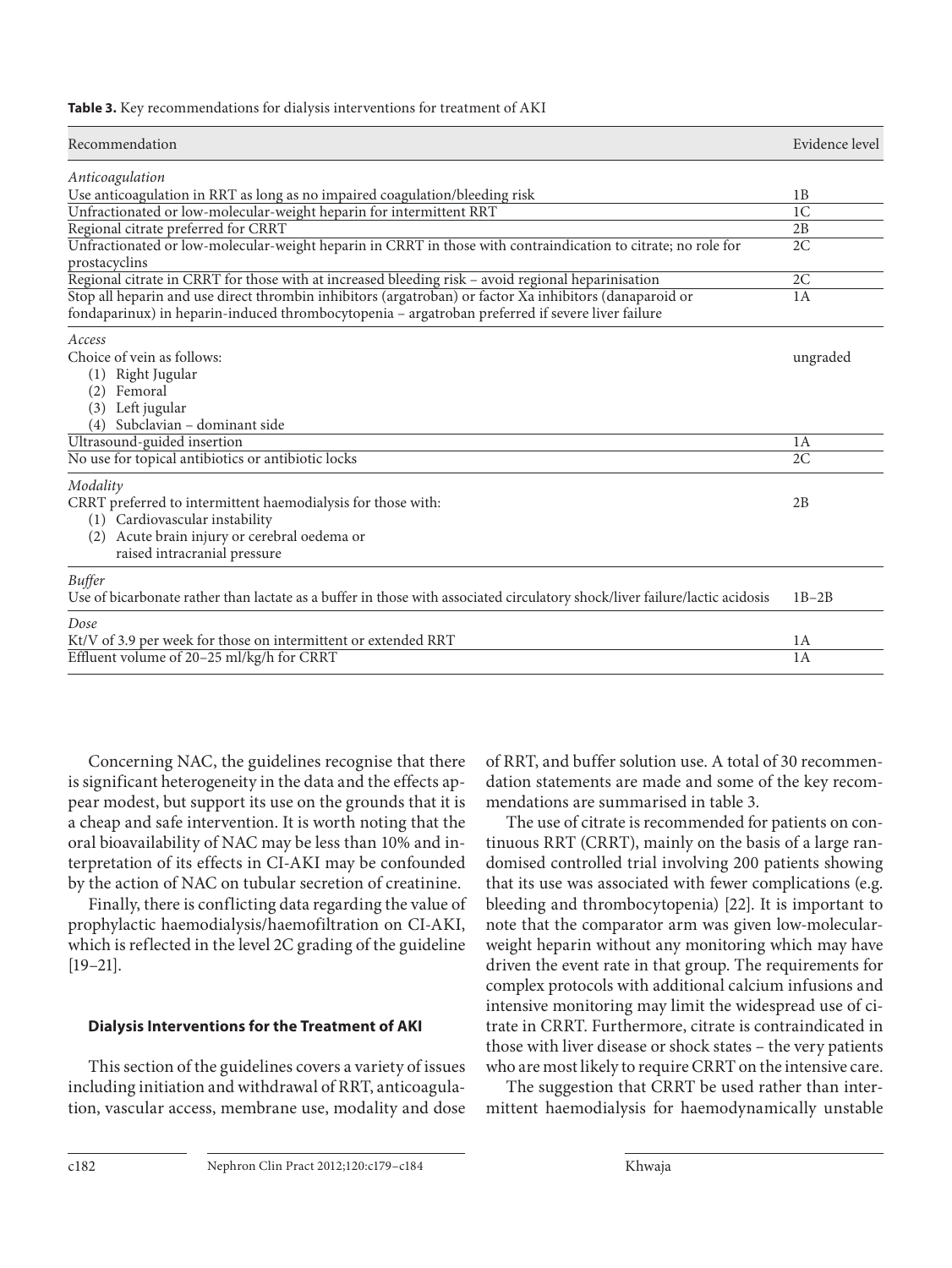patients again contrasts with the actual evidence as set out in a Cochrane meta-analysis, which failed to show any difference in haemodynamic instability or mortality between the two modalities [23]. Whilst CRRT appeared to be associated with less escalation of vasopressors with higher mean arterial pressure at the end of therapy, it also appeared to be associated with a higher risk of clotted filters. Furthermore, there is little data comparing CRRT to either sustained low-efficiency dialysis (SLED) or protocol-driven management to improve the stability of haemodialysis (e.g. dialysate cooling, sodium profiling, stopping vasodilator therapy, 'extended slow' dialysis). There is scant data on the feasibility of peritoneal dialysis in the management of AKI and its use appears to be primarily limited to the paediatric population or resource-poor areas.

 The guidelines recommend dialysis dose be measured though the use of Kt/V as a marker of dialysis dose in AKI, but this is fraught with difficulty given the variations in urea generation with patients not being in steady state. The recommended Kt/V of 3.9 appears to be derived from the Veterans Affairs/NIH Acute Renal Failure Trial Network. While this large randomised controlled trial failed to show any benefit of increasing RRT dose, the average Kt/V in the less intensive group was 3.9 per week [24]. Those patients on CRRT in this trial had a minimum effluent flow of 20 ml/kg/h whilst a large study of CRRT dose from Australasia showed no difference between effluent flow rates of 25 and 40 ml/kg/h – hence the recommendation of a minimum effluent volume of  $20-25$  ml/kg/h [25].

## **Conclusions**

 As with previous KDIGO guidelines, the recommendations on AKI are based on an exhaustive evidencebased review of the literature and provide welcome guidance for practice for clinicians. The clear message is that there is a lack of evidence (particularly, well-designed interventional outcome studies) to underpin much of our everyday clinical practice. Indeed only 14.8% of the recommendations were graded '1A' whilst 63.9% of the recommendations were level 2. Thus, these are not prescriptive guidelines, but provide nuanced guidance for the clinician. The KDIGO co-chairs bullishly argue that recommendations should be made even when the evidence is weak, as clinicians often ask 'What do the experts do?' – this may be true, but as history tells us, the track record of expert opinion in the absence of evidence can often be deeply flawed. Thus, it is essential that practicing clinicians using these guidelines distinguish expert opinion from evidence-based recommendations and (as the KDIGO co-chairs recommend) use these guidelines to 'start, not stop, their inquiries into specific management questions'.

 The recommendation that an empirical definition and staging system be used in the management of AKI will arouse controversy and debate. As of yet, no data has been presented to show that these tools in themselves can improve outcomes in AKI and many clinicians will be wary about implementing what is essentially a research-based diagnostic and staging system into the clinical arena in the absence of such data.

#### **References**

- 1 Chertow GM, Burdick E, Honour M, Bonventre JV, Bates DW: Acute kidney injury, mortality, length of stay, and costs in hospitalized patients. J Am Soc Nephrol 2005;16: 3365–3370.
	- 2 NCEPOD Report. Acute Kidney Injury Adding Insult to Injury. 2009. http://www. ncepod.org.uk/2009aki.htm.
- 3 Cerda J, Bagga A, Kher V, Chakravarthi RM: The contrasting characteristics of acute kidney injury in developed and developing countries. Nat Clin Pract Nephrol 2008;4:138–153.
- 4 Clinical Practice Guidelines for Acute Kidney Injury 2012. http://www.kdigo.org/clinical\_practice\_guidelines/AKI.php.
- 5 Mehta RL, Kellum JA, Shah SV, Molitoris BA, Ronco C, Warnock DG, Levin A: Acute kidney injury network: report of an initiative to improve outcomes in acute kidney injury. Crit Care 2007;11:R31.
- 6 Ali T, Khan I, Simpson W, Prescott G, Townend J, Smith W, Macleod A: Incidence and outcomes in acute kidney injury: a comprehensive population-based study. J Am Soc Nephrol 2007;18:1292–1298.
- 7 Joannidis M, Metnitz B, Bauer P, Schusterschitz N, Moreno R, Druml W, Metnitz PG: Acute kidney injury in critically ill patients classified by AKIN versus RIFLE using the SAPS 3 database. Intensive Care Med 2009; 35:1692–1702.
- 8 Thakar CV, Christianson A, Freyberg R, Almenoff P, Render ML: Incidence and outcomes of acute kidney injury in intensive care units: a Veterans Administration study. Crit Care Med 2009;37:2552–2558.
- 9 Coca SG, Yusuf B, Shlipak MG, Garg AX, Parikh CR: Long-term risk of mortality and other adverse outcomes after acute kidney injury: a systematic review and meta-analysis. Am J Kidney Dis 2009;53:961–973.
- 10 Wald R, Quinn RR, Luo J, Li P, Scales DC, Mamdani MM, Ray JG: Chronic dialysis and death among survivors of acute kidney injury requiring dialysis. JAMA 2009;302: 1179–1185.
- 11 Finfer S, Bellomo R, Boyce N, French J, Myburgh J, Norton R: A comparison of albumin and saline for fluid resuscitation in the intensive care unit. N Engl J Med 2004;350: 2247–2256.
- 12 Wiedermann CJ, Dunzendorfer S, Gaioni LU, Zaraca F, Joannidis M: Hyperoncotic colloids and acute kidney injury: a metaanalysis of randomized trials. Crit Care 2010;14:R191.